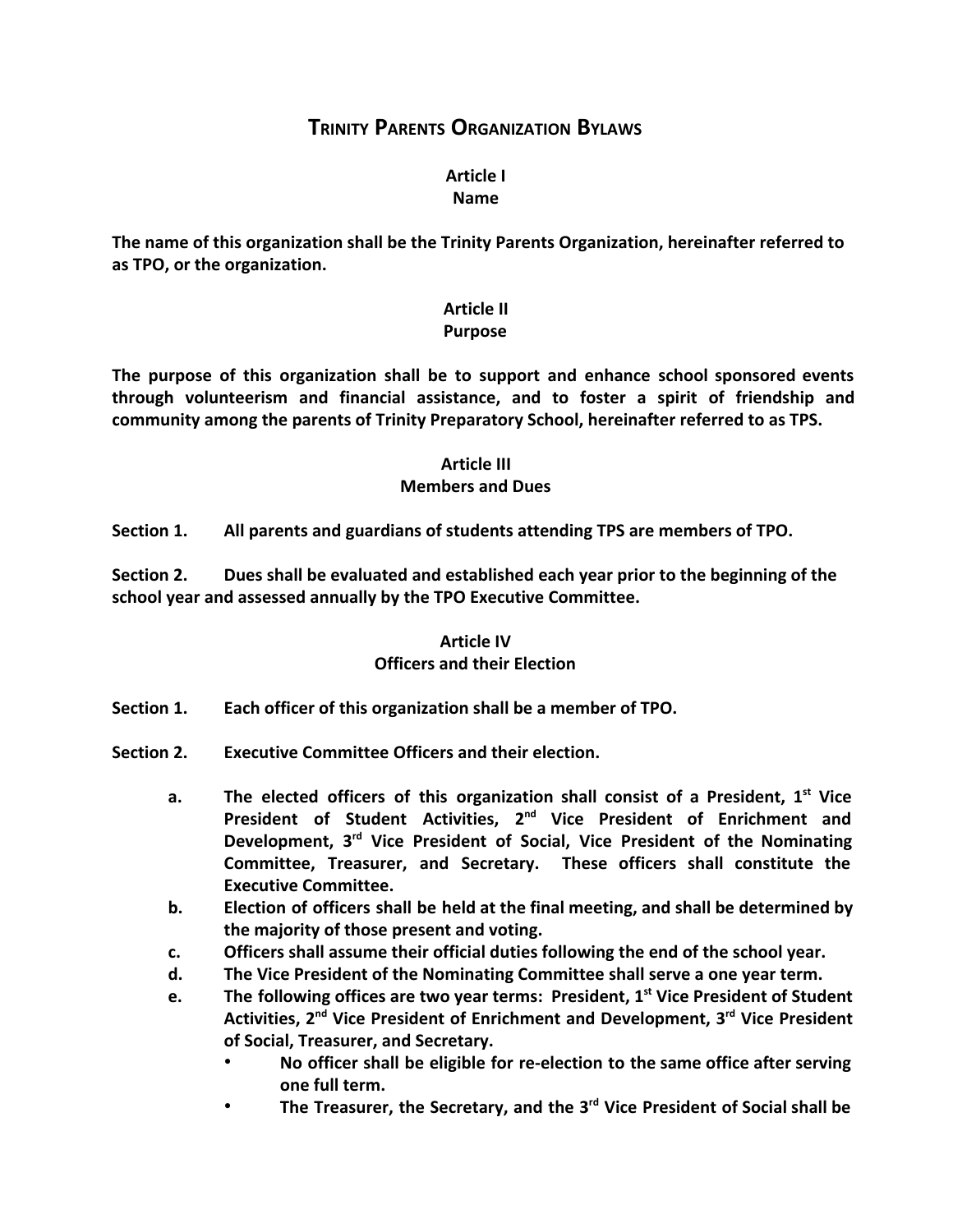**elected in odd years.**

- **The President, the 1 st Vice President of Student Activities, and the 2 nd Vice President of Enrichment and Development shall be elected in even years.**
- **f. Any vacancy, except the office of President, shall be recommended by the Nominating Committee, with the approval of the Board of Directors, to serve the remainder of the term. In the event of a vacancy in the office of President, the 1st Vice President of Student Activities shall assume the office for the remainder of the term. If the 1 st Vice President is unable to assume the presidency, the Nominating Committee shall recommend a member of the organization who is appropriate, subject to the approval by the Board of Directors.**

#### **Article V**

## **Nominating Committee**

**Purpose: The Nominating Committee is committed to work throughout the year to seek qualified members of the TPS community to serve as officers, committee chairs, grade parents, and shadows.**

- **Section 1. Members and appointment.**
	- **a. The Vice President of the Nominating Committee is slated and elected as a member of the Executive Committee for a one year term.**
	- **b. The Nominating Committee shall consist of the Vice President of the Nominating Committee, the Head of School and/or his/her Director of Parent Relations, two Middle School parent representatives, two Upper School parent representatives, and two members at large. Each member shall serve no more than a two year term.**
	- **c. No members of the Nominating Committee shall be slated for an Executive Committee office, except for the Vice President of Nominating.**
	- **d. The Head of School and/or his/her Director of Parent Relations are non-voting members of the committee.**
	- **e. It is recommended the Vice President of the Nominating Committee shall have been a member of the prior year's Nominating Committee.**
	- **f. If a vacancy occurs on the Nominating Committee, the Executive Committee shall appoint a replacement.**

#### **Section 2. Duties.**

- **a. The Nominating Committee shall prepare a slate of one candidate for each Executive Committee position, to be posted on the TPS website thirty (30) days prior to the election. Independent nominations, with the written consent of the nominee, may be filed with the Secretary until one week prior to the elections.**
- **b. If an office becomes vacant, the Nominating Committee shall be contacted and recommend to the Executive Committee a member to fill the remainder of the unexpired term, with the final approval of the Board of Directors.**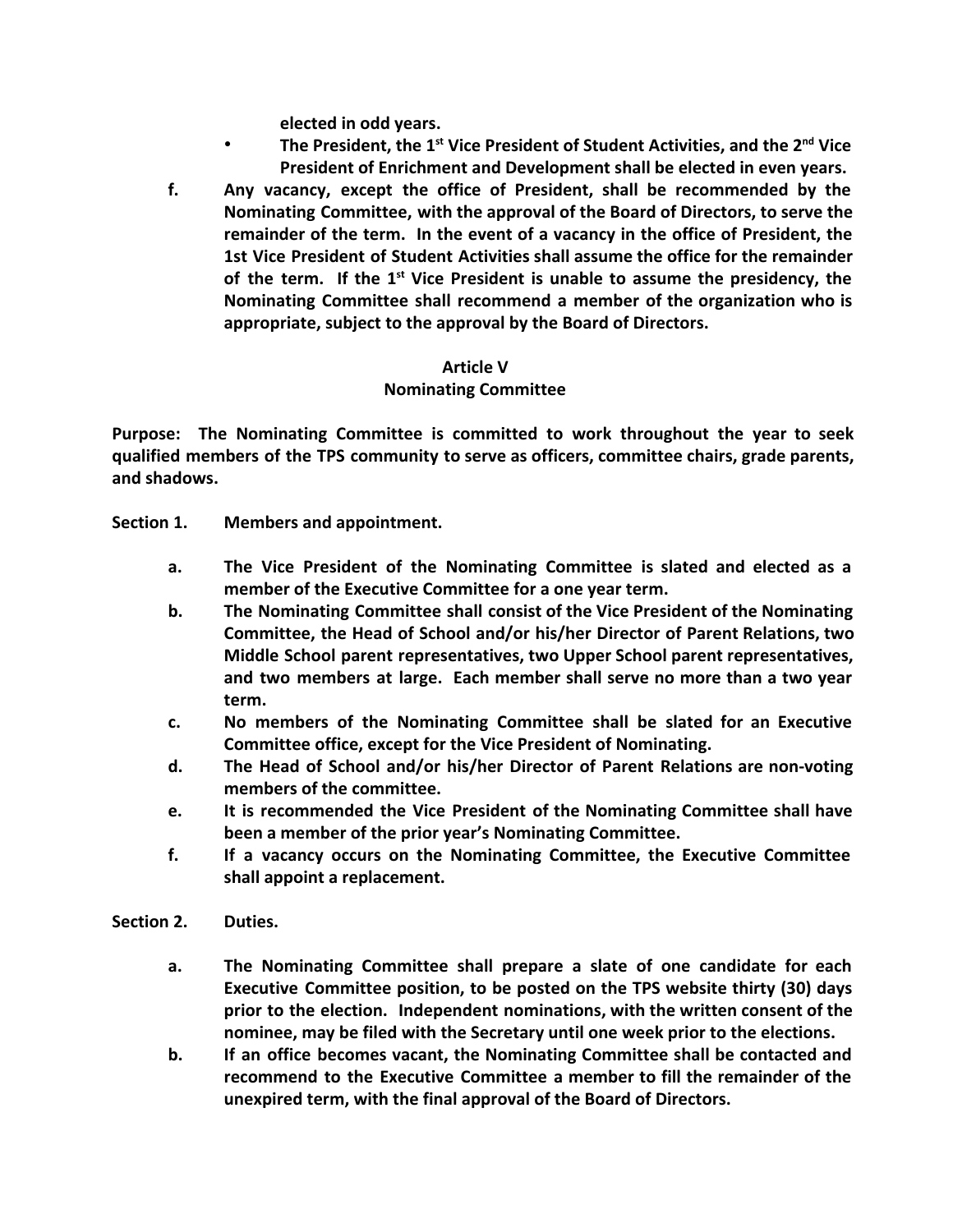**c. The Nominating Committee provides recommendations to the appropriate Vice Presidents for the standing committee chairs.**

### **Article VI**

## **Executive Committee**

**The Executive Committee shall consist of the President, 1 st Vice President of Student Activities, 2 nd Vice President of Enrichment and Development, 3 rd Vice President of Social, and Vice President of the Nominating Committee, Treasurer and Secretary. These members shall serve until the election and qualification of their successors.**

**The duties of the Executive Committee shall be to transact emergency business, as needed. The majority of the Executive Committee shall constitute a quorum. The Board of Directors must approve or veto the actions of the Executive Committee.**

- **Section 1. President.**
	- **Preside at all meetings of the TPO, the Board of Directors, and the Executive Committee to ensure that all orders and resolutions of the TPO, Board of Directors, and the Executive Committee are carried into effect.**
	- **May create other committees not specified by the bylaws and may designate the powers and responsibilities of the committees and terms for the committees' appointment.**
	- **Is an ex-officio member of all committees except the Nominating Committee.**
	- **Is a non-voting member of the TPS Board of Trustees.**

#### **Section 2. Vice Presidents.**

- **The 1 st Vice President of Student Activities shall assist the President and shall perform all duties of the President in the absence or disability of that officer. The 1 st VP shall serve a two year term and shall be an ex-officio member of all committees on his/her council.**
- **The 2 nd Vice President of Enrichment and Development and 3 rd Vice President of Social shall serve a two-year term and shall be an ex-officio member of all committees on his/her council.**
- **Vice President of the Nominating Committee shall follow the duties set forth in Article V, Section 2 and shall serve a one year term.**
- **Section 3. Secretary.**
	- **Shall keep the minutes and attendance of all meetings of the TPO, Board of Directors, and the Executive Committee.**
	- **Shall act as parliamentarian at all meetings.**
	- **Shall assist the President with all general correspondence and give notice of all meetings.**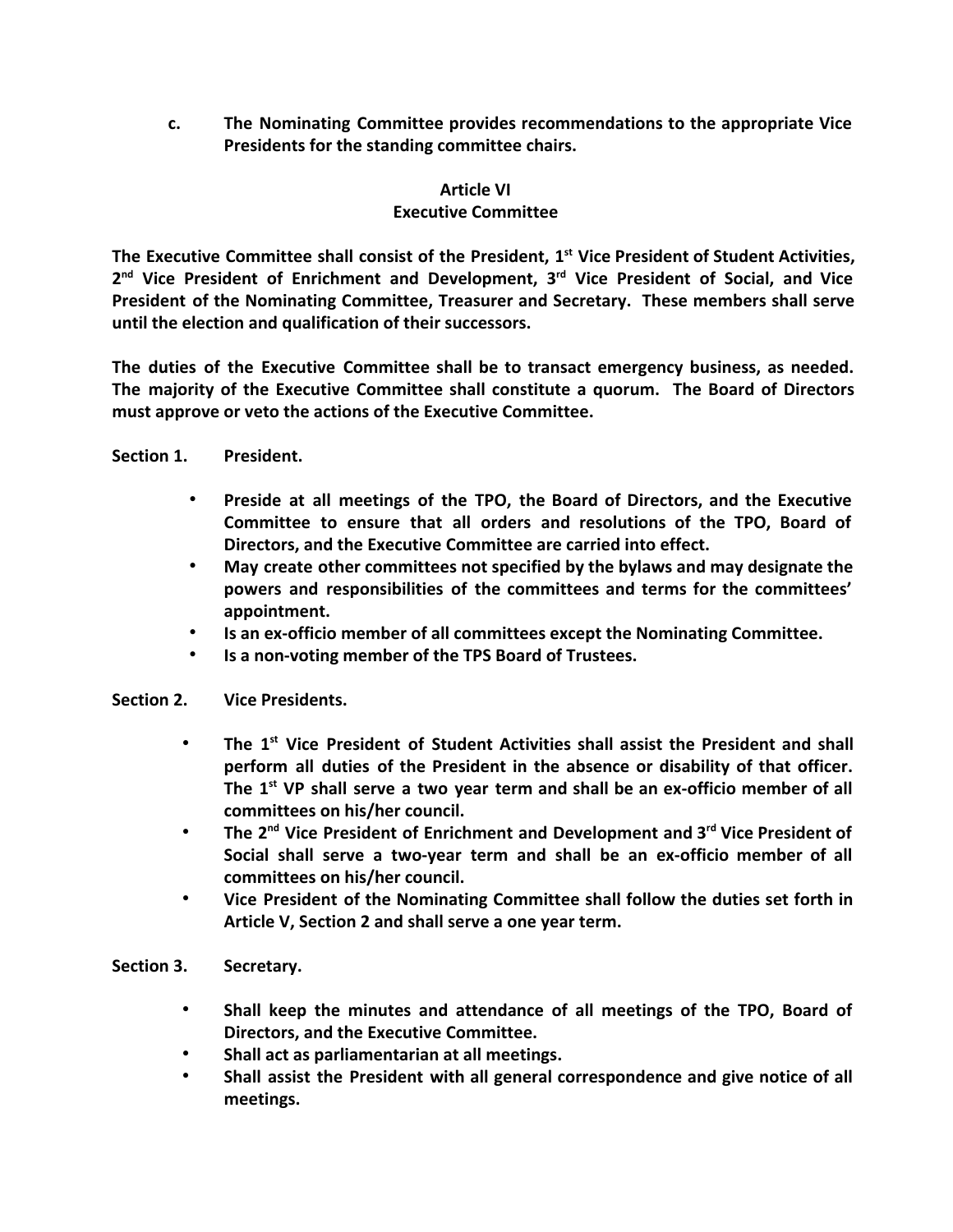- **Shall serve a two year term.**
- **Section 4. Treasurer.**
	- **Shall be the custodian of all the funds and financial records of the organization.**
	- **Shall prepare and submit a preliminary budget for the fiscal year.**
	- **Shall maintain and provide financial statements at all meetings of the TPO and the Board of Directors, and shall make a full report at the annual meeting.**
	- **TPS shall examine the accounts annually, either by the business office and/or an authorized auditor.**
	- **Shall serve a two year term.**

**Section 5. All officers shall**

- **a. Perform the duties prescribed in the parliamentary authority adopted by the association in addition to those outlined in these bylaws and those assigned from time to time by the members, Board of Directors, or Executive Committee.**
- **b. Deliver to their successors all official materials and notebooks by the end of the school year.**

## **Article VII**

## **Board of Directors**

**Section 1. The TPO Board of Directors shall consist of the elected officers of the Executive Committee, the chairs of the standing committees, the Head of School and/or his/her Director of Parent Relations acting as an ex-officio member of the Board.**

**Section 2. The duties of the TPO Board of Directors may include, but are not limited to:**

- **a. Present reports at the Board of Directors meeting.**
- **b. Transact necessary business.**

**Section 3. When an officer or chair of a standing committee is unable to perform his/her duties, the Executive Committee may declare such a position vacant. Any such vacancy, except the office of President, shall be recommended by the Nominating Committee, with the approval of the Board of Directors to serve the remainder of the term.**

**Section 4: Each member of the Board of Directors, upon expiration of his/her term of office, or in case of resignation, shall turn over to the Secretary, without delay, all records, books, funds, or other materials pertaining to the position.**

#### **Article VIII Standing and Special Committees**

**Section 1. The TPO general membership, Board of Directors, or the Executive Committee may**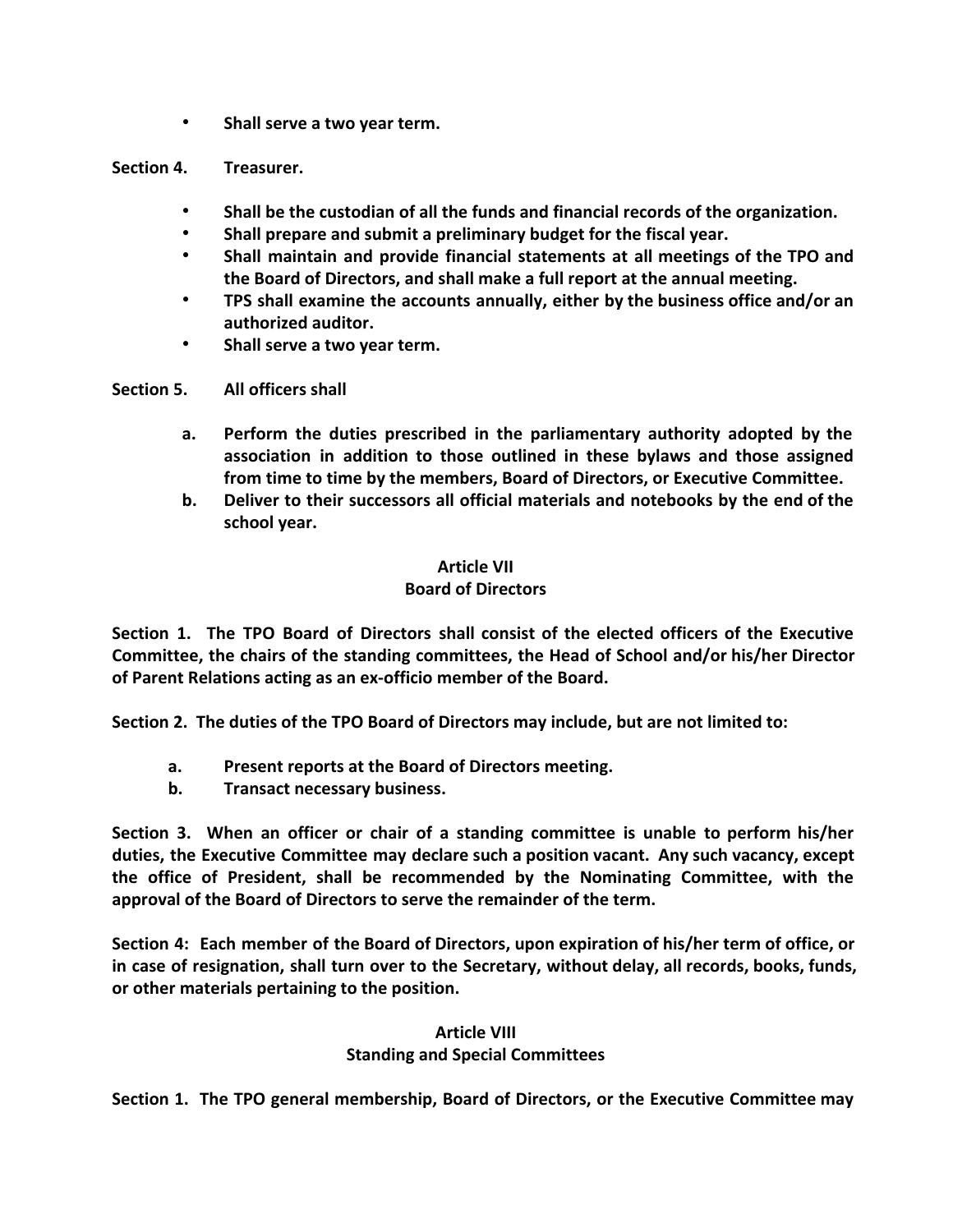**create standing committees as deemed necessary to promote the purposes and carry on the work of the organization. Each standing committee chair shall serve a one year term.**

**Section 2. Special committees may be created, as needed, by the President or Executive Committee, with the approval of the Board of Directors.**

# **Article IX**

# **Meetings**

**Section 1. Meetings of the organization shall be held at such places and times as decided upon by the Executive Committee.**

- **a. Executive Committee meetings**
	- **The Executive Committee shall meet, as necessary, to determine policy and discuss matters of importance to TPO and act in emergencies between Board of Directors meetings.**
	- **The Director of Parent Relations shall be invited to attend all Executive Committee meetings.**
	- **The President may invite to an Executive Committee meeting any individual whose presence may be helpful in forwarding the specific business for which such individual was invited.**
- **b. Board of Directors Meetings**
	- **The Board of Directors shall meet in August, January, and as needed to hear reports of Committee Chairs and to carry on other business.**
- **c. General Meetings**
	- **There shall be at least one general meeting a year, which shall be designated the Annual Meeting. The entire parent body, the faculty, and the administration shall be invited to attend.**

**Section 2. The August meeting of the Executive Committee shall also be known as the budget meeting.**

**Section 3. If the General Membership holds an end of the year meeting, it shall also be known as the final meeting of the school year.**

**Section 4. A special meeting of the organization may be called by the President, and must be called upon the written request of seven members of the organization. Seven days' notice of such meeting must be given.**

**Section 5. Ten members shall constitute a quorum for the transaction of business in any General or Board of Directors meeting of this organization. Majority approval of those members present and voting is required for all actions that may be proposed.**